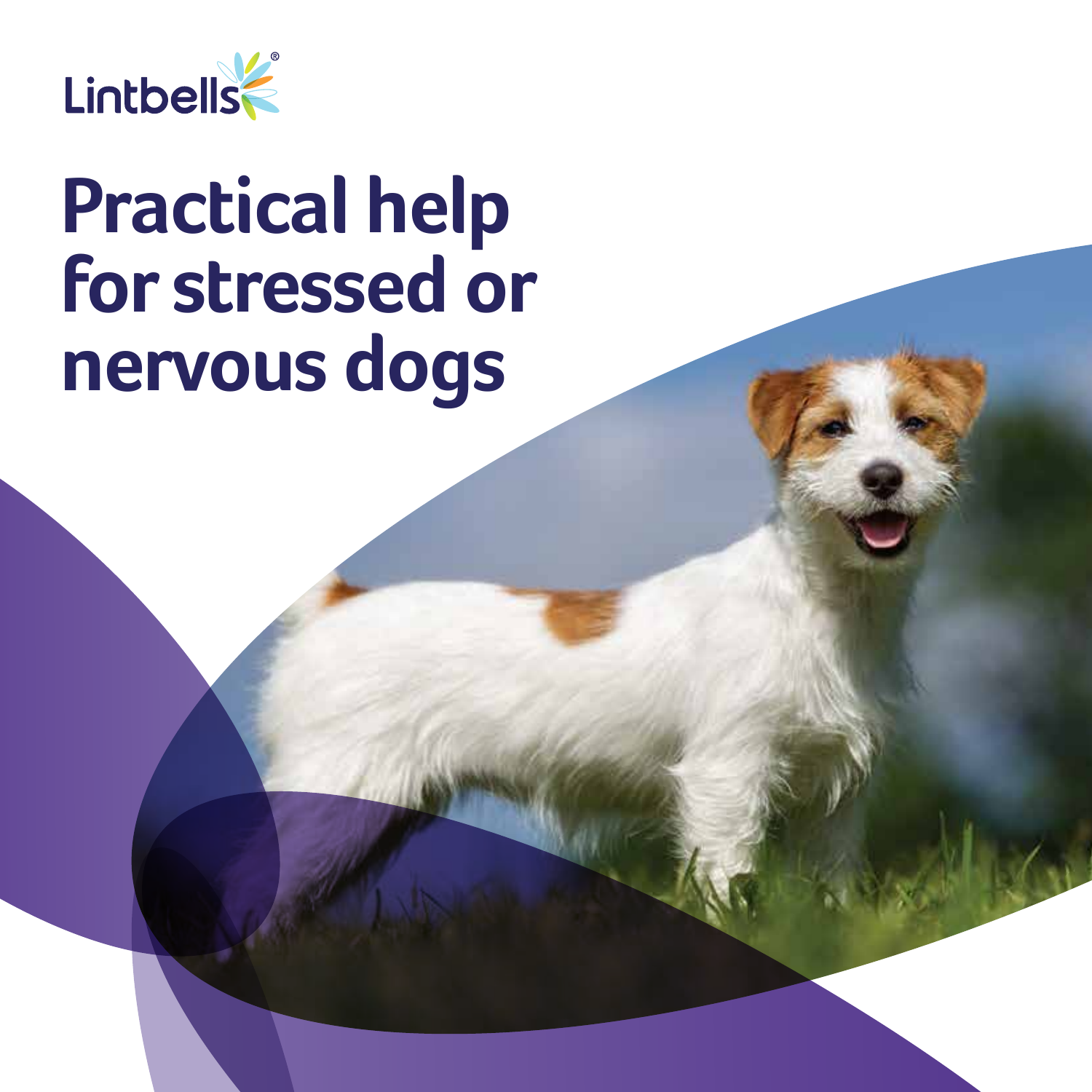# **What's inside this guide?**

| <b>∕Introduction - Feeling better together</b>                                                       | 3       |
|------------------------------------------------------------------------------------------------------|---------|
| <b>∕ What causes fear and what's</b><br>happening when dogs are scared?                              | 4       |
| What are dogs afraid of?                                                                             | 6       |
| $\blacktriangleright$ How to spot signs of fear or anxiety –<br>Lintbells quide to dog body language | 8       |
| <b>∕4 steps to help fearful dogs</b>                                                                 | 10      |
| <b>∕ Using supplements in a multimodal approach</b>                                                  | $12 \,$ |
| <b>∕ Which natural ingredients help stressed</b><br>or anxious dogs?                                 | 13      |
| About YuCALM Dog                                                                                     | 14      |
| <b>Contact us</b>                                                                                    | 16      |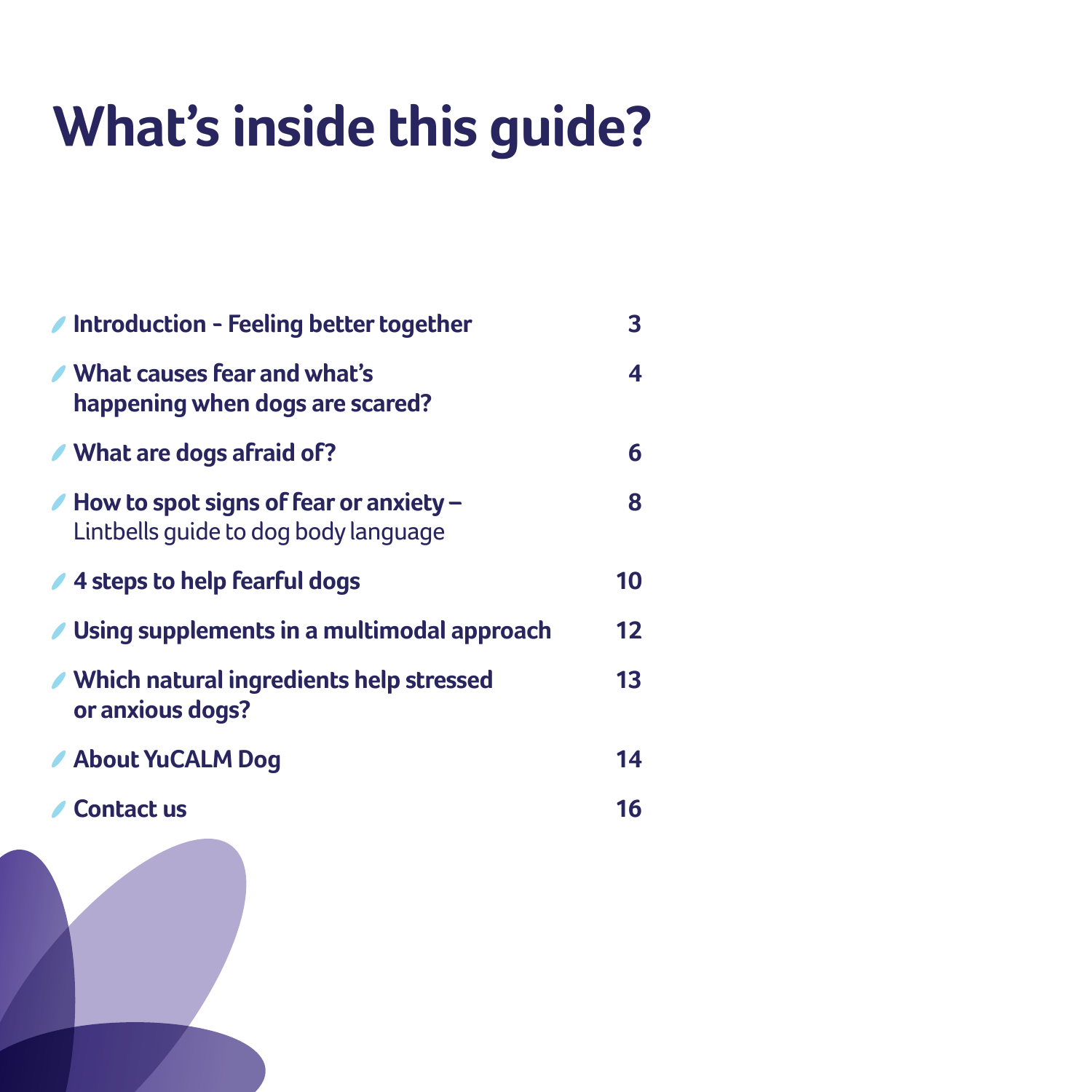# **Miss that happily wagging tail?**

Help to progress from fearful dog to confident canine

**Our dogs give us so much! From pure joy when we first greet in the morning, to excitement at teatime and infectious enthusiasm when we return home. Shared adventures on walks and fun play times, and quiet companionship when we need someone who's always there. When our dogs struggle with their own fears or anxiety, it can be upsetting, stressful and confusing to know what's best to do...**

Whether it's meeting strangers, spending time alone, travelling, fireworks or making new canine friends, many dogs find certain circumstances hard to handle. In fact, a recent report\* by the PDSA indicates that around 80% of dogs get stressed or anxious from time to time. So if your dog sometimes finds life challenging, don't feel alone – or to blame.

**95% OF PET OWNERS A PET PROVIDES INVALUABLE COMPANIONSHIP\* BELIEVE OWNING**

**87% OF PET OWNERS BELIEVE THE UK IS A ANIMAL LOVERS NATION OF**

## **FEELING BETTER TOGETHER**

Most dogs who find certain things scary can be helped to feel better. This often takes a combination of things (see the 'multimodal approach' p12), including a check up at the vets, help from an animal behaviour expert, and perhaps a supplement to calm and increase happiness.

**We cover all this – and more – in this guide. So read on, and start your journey towards happier days with your best friend.** 

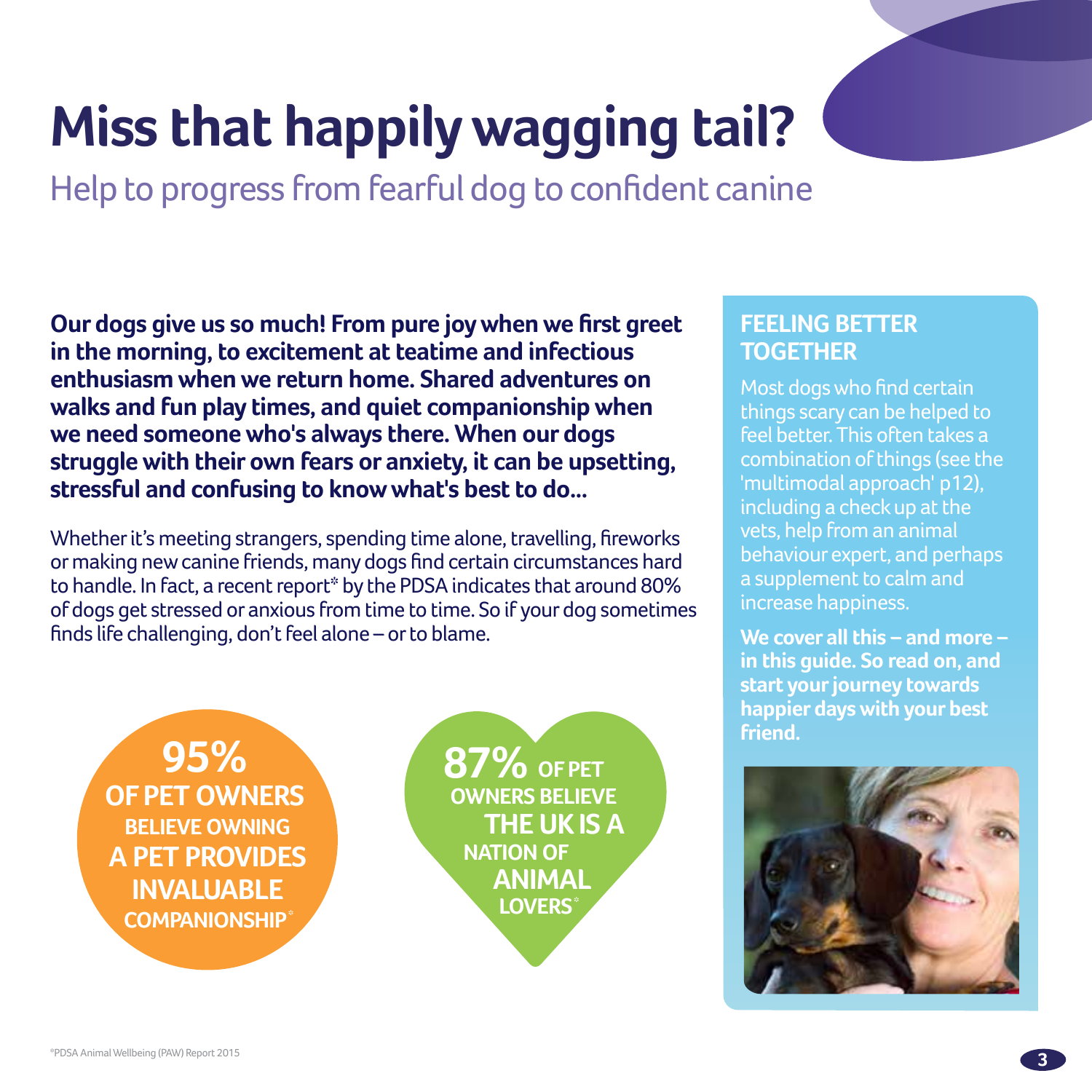# **Understanding fear**

## **WHY DO DOGS FEEL FEARFUL?**

**Your dog might become anxious or fearful of specific triggers for a number of reasons, many of which are beyond your control. This can include their genetic make-up, early life experiences, as well as scary encounters with things in later life.** 

Fearful dogs try different behaviours in response to what's scaring them – and change their behaviour depending on the consequences of what works and what doesn't. Sometimes, your dog's coping strategies result in behaviours that are problematic for their well-being – and distressing and difficult for you.

**f**  $f$  Thor is a lot calmer, **plays more and is more attentive. He is a totally different dog.** McCallum and Thor

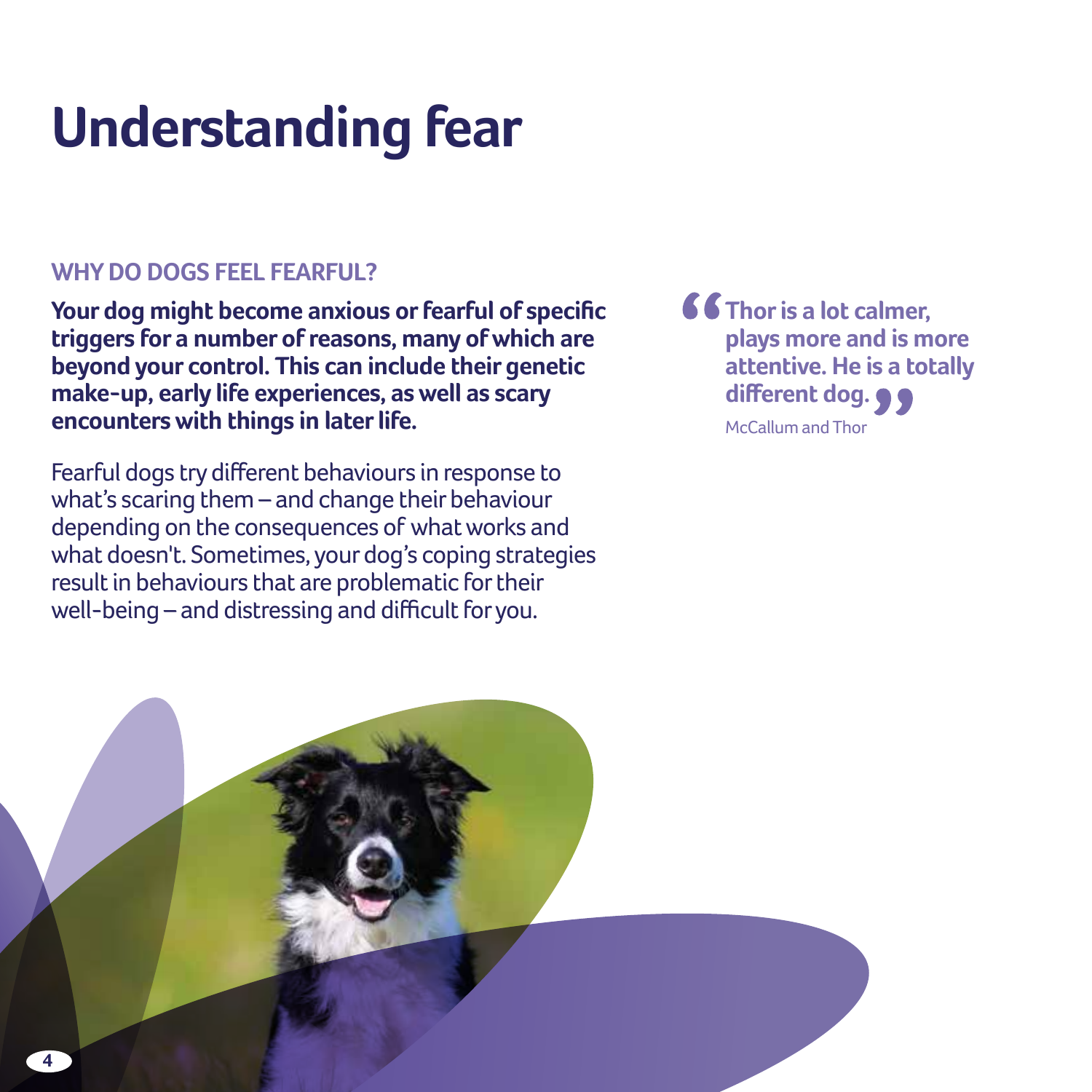## **WHAT'S HAPPENING, SCIENTIFICALLY SPEAKING?**

Dr Emily Blackwell, Clinical Animal Behaviourist at the University of Bristol has helped us create a diagram to explain how fears – and the behaviours that show us that dogs are frightened – develop.

## **FIRST ENCOUNTER WITH SOMETHING SCARY**

**Stress response is triggered** When your dog encounters something scary, they become 'aroused' or 'hyper-vigilant' and they think about what to do next.



**Your dog tries to resolve the conflict** Your dog will try different responses to solve the issue – that might be running away, hiding or growling to make the scary thing go away. The response he or she tries will depend on their personality and past experiences.

## **Consequences?**

If your dog's behaviour successfully removes the threat (your scared dog moves away from the threat, or the threat itself moves away or ceases), 'arousal' will decline, helping them feel better.

If the behaviour is unsuccessful, and the threat is not removed, your dog becomes more 'aroused'. They may try another response to the threat – if they started with a warning growl and the threat doesn't go away, they may snap.

## **NEXT ENCOUNTER WITH SOMETHING SCARY**

If their response worked last time, they may try it again.

However, if this behaviour doesn't successfully remove the threat again, they may try something else. Perhaps instead of barking, your dog will growl.

### **Consequences?**

With repeated exposure to scary events, a successful behaviour (e.g. growling, hiding, barking or snapping) becomes more established (automatic).



## **AFTER MANY ENCOUNTERS**



Over time, with repeated exposure to a scary situation, successful responses will become more established (hiding, growling orwhatever has worked in the past). There are two ways this can manifest:

**1: Sensitisation** – responses occur even with less intense triggers. So if your dog has shown fearful responses towards other dogs coming close, they may start to react to dogs that used to be at a 'safe' distance.

**2: Generalisation** – they respond in a wider range of situations. For example, a dog who is scared of sudden, unpredictable loud noises – such as fireworks, thunder or heavy vehicles – may develop a reaction to other similar noises.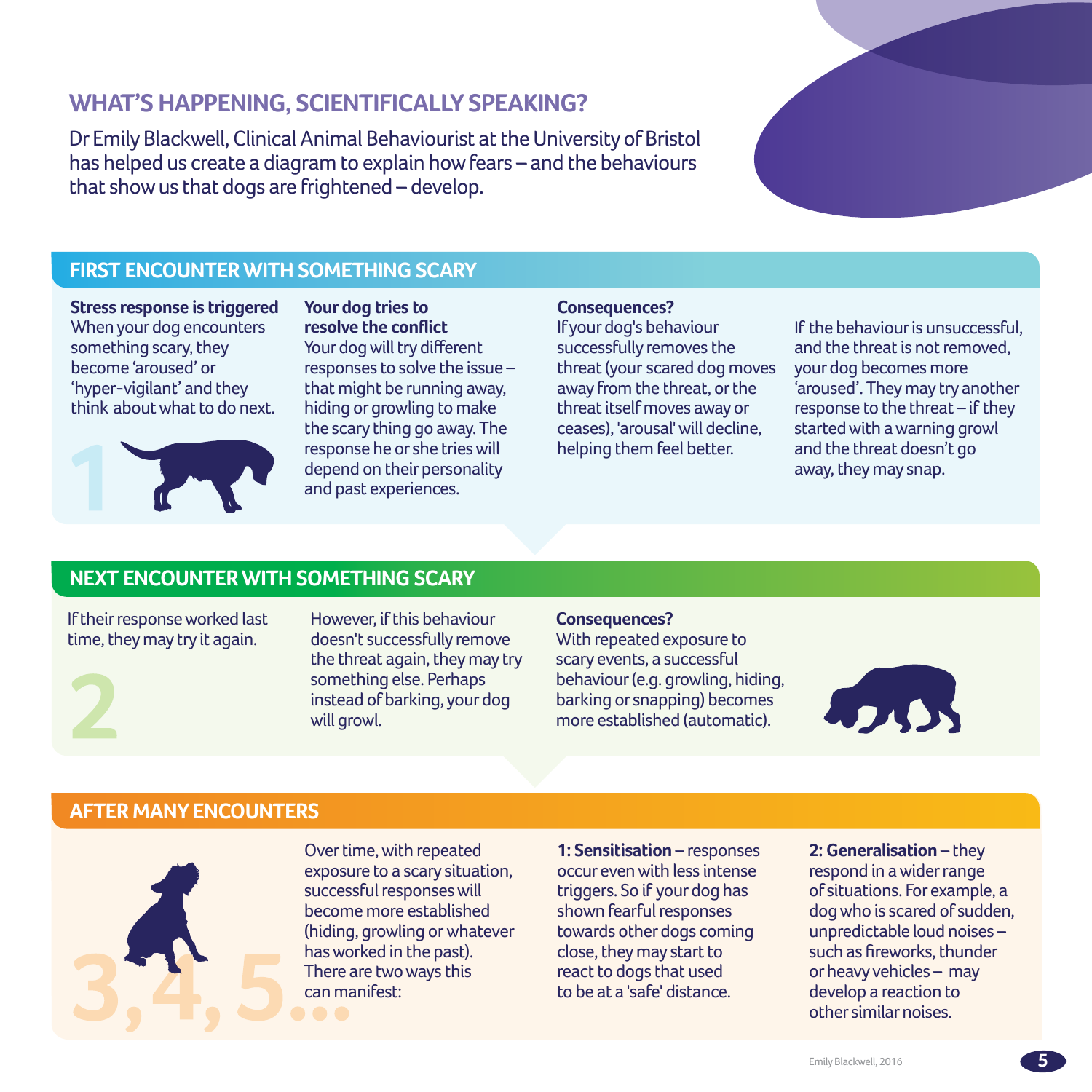# **What's worrying the UK dog population?**



**VISITS TO THE VETS, GROOMERS OR KENNELS** Negative past experiences can often be the root cause of anxiety in dogs.

**17%** 

are scared of vets.2

## **PEOPLE**

The postman, strangers, people passing by or visiting your home, or old friends who look or behave differently, or have a distinctive feature (think hats, beards, high vis jackets and glasses), or people running, cycling, skateboarding etc.

> **80%**  show an undesirable response to strangers.<sup>1</sup>

## **TRAVELLING AND HOLIDAYS**

Our dogs join us on more adventures than ever before, which can be daunting, and filled with new experiences. Some dogs also

 $\overline{1}$ 

struggle with the travel itself – cars, trains, boats, planes, buses and more – can be overwhelming for a dog.

> of dogs are anxious or **23%**  $f$ earful of car travel<sup>3</sup>

**1** Blackwell, E. J., Twells, C., Seawright, A. & Casey, R. A. (2008). The relationship between training methods and the occurrence of behaviour problems, as reported by owners, in a population of domestic dogs. Journal of Veterinary Behaviour , 3, 207-217.

**2** PDSA Animal Wellbeing (PAW) Report 2018, pg. 18 - https://www.pdsa.org.uk/media/4372/paw-2018-full-web-ready-a4-printable.pdf

**3** Mills, D. S. & Mills, C. B. (2003). A survey of the behaviour of UK household dogs. Proceedings of the 4th International Veterinary Behaviour Meeting, Proceedings Number 352, August 18-20, 203. Eds K Seksel, G. Perry, D. Mills, D. Frank, E. Lindell, P. McGreevy, P. Pageat. Sydney, University of Sydney Post-Graduate Foundation in Veterinary Science, pp 93-98.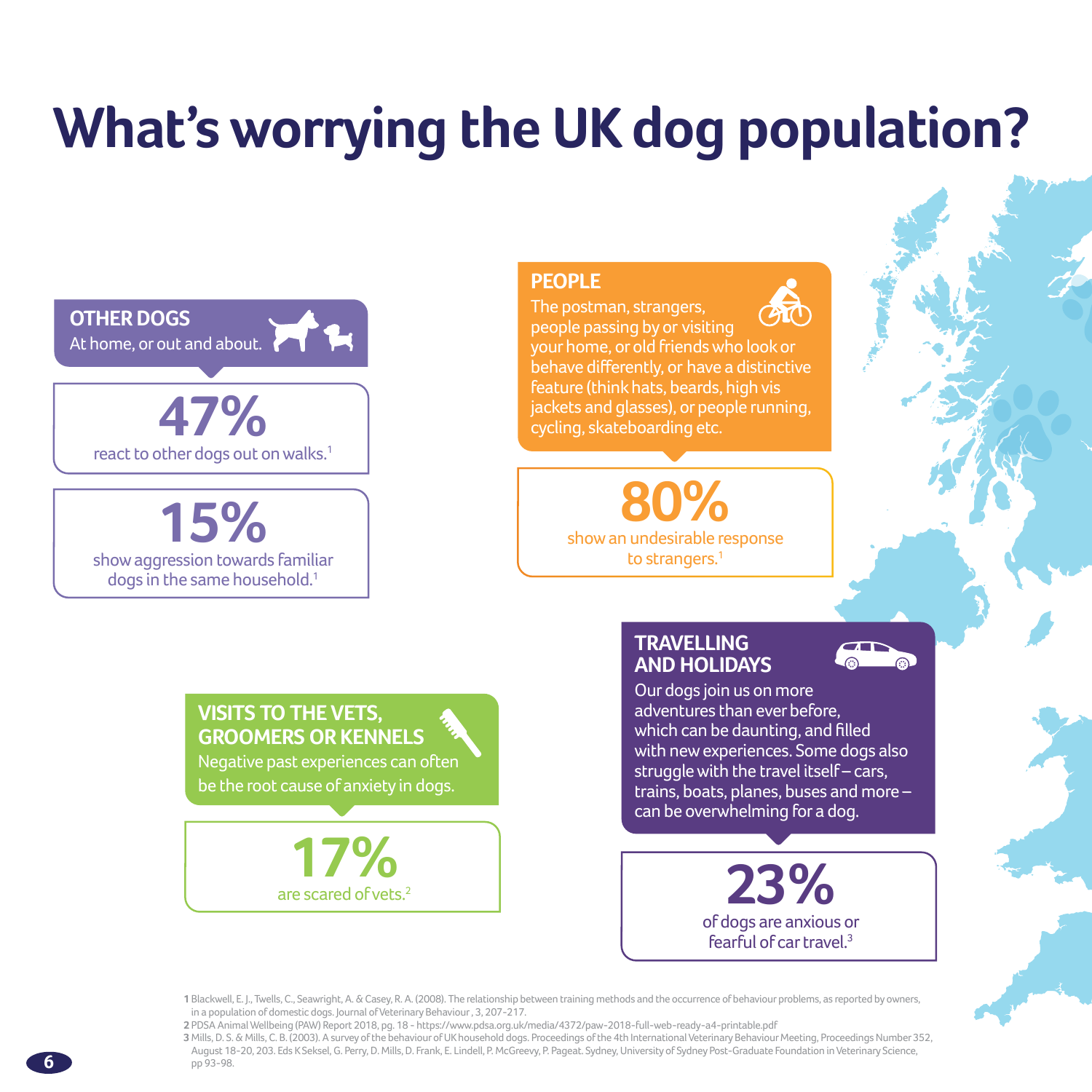## **LOUD NOISES**

This can include things like fireworks, gunshots, sirens, bird scarers, vacuums, even music.

## **45%**

are scared of fireworks and other loud noises.4

## **NEW MEMBERS OF THE FAMILY**



Unfortunately, our best friends don't always feel comfortable with new arrivals, that's both new pets and new little people.

**13%**  respond negatively to family members.<sup>1</sup>

**BEING LEFT ALONE** This is known as separation related behaviour (SRB), or



'separation anxiety.'

Show obvious signs of **30%** anxiousness when home alone.1

**80%**  Could be suffering in silence.<sup>6</sup>

## **NEW SITUATIONS OR OBJECTS**

This can include the terrifying cones that have invaded the street, next door's evil washing line, or a new sign outside a shop, or simply encountering situations or places they haven't experienced before.

Puppies and dogs who don't receive appropriate '**habituation**' to different situations and objects, can develop what behaviourists call "**neophobia**".5

Get the full picture and learn to spot the signs of fear and anxiety online at **lintbells.com**

**4** Blackwell, E. J., Bradshaw, J. W. D. & Casey, R. A. (2013). Fear responses to noises in domestic dogs: Prevalence, risk factors and co-occurrence with other fear related behaviour. Applied Animal Behaviour Science, 145, 15-25.

**5** Pluijmakers, J, T, M., Appleby, D. L. & Bradshaw, J. W. S. (2010). Exposure to video images between 3 and 5 weeks of age decreased Neophobia in domestic dogs. Applied Animal Behaviour Science, 126, 51-58.

**6** https://behaviourvet.wordpress.com/2013/10/14/left-home-alone-a-welfare-issue-for-dogs/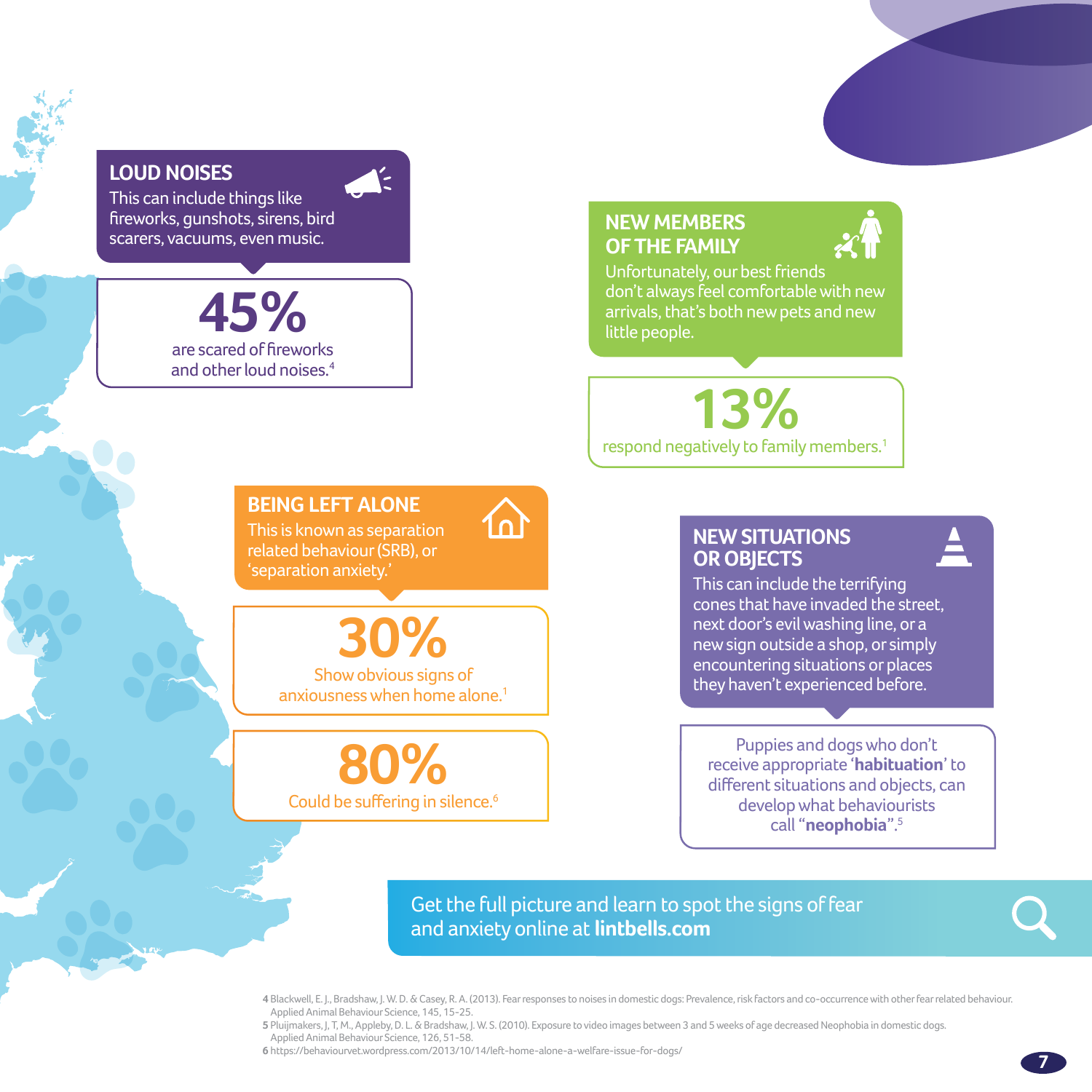# **What's your dog trying to tell you?**

Our dogs are communicating with us all the time – but we don't always understand what they're saying. Here are some of the signs to help you spot when your dog might be feeling stressed or anxious.

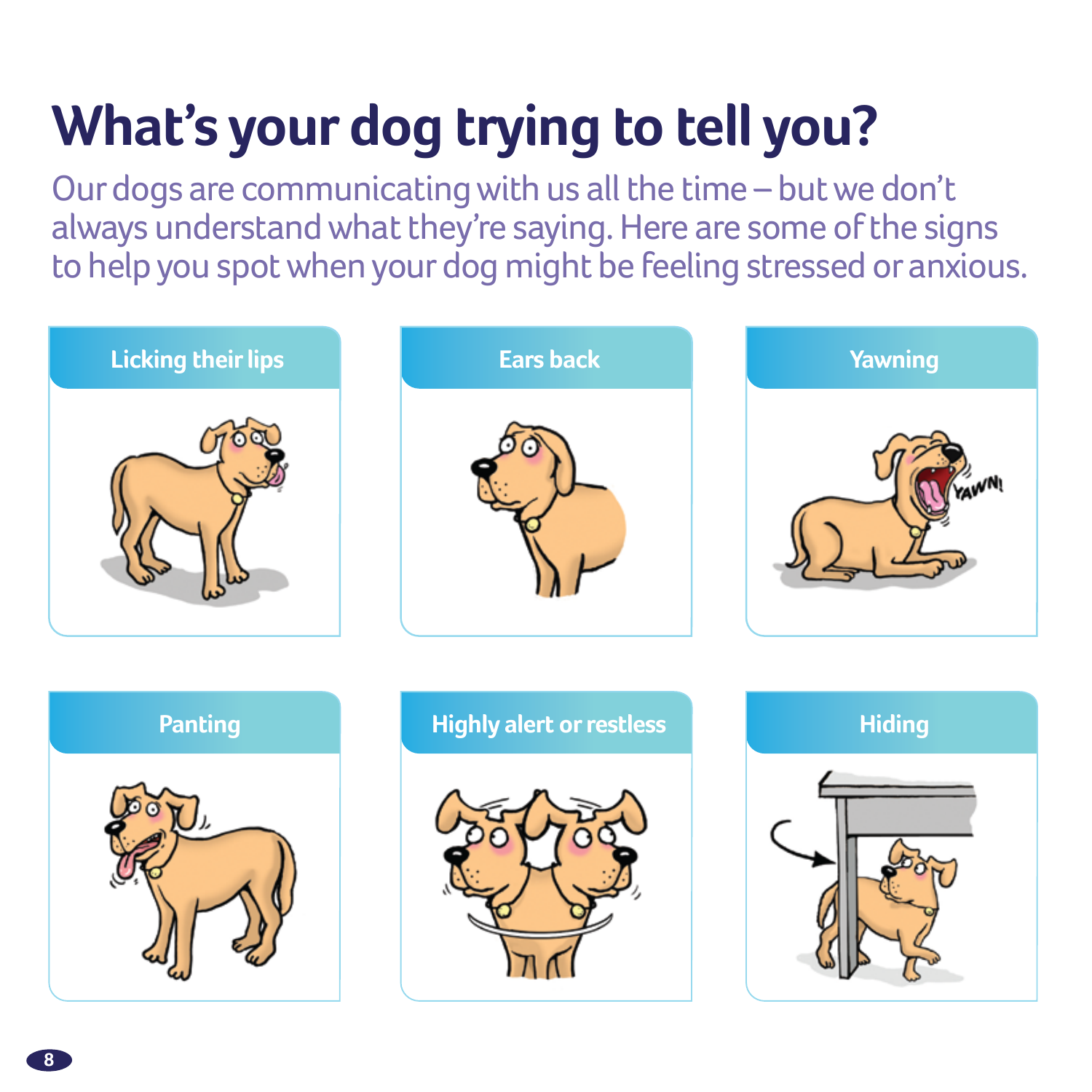

## **Shaking or cowering Raised hackles, bearing Raised hackles, bearing Raised Beam Reader**





# **Barking or howling**<br> **Destructive or accidents Loss of appetite**



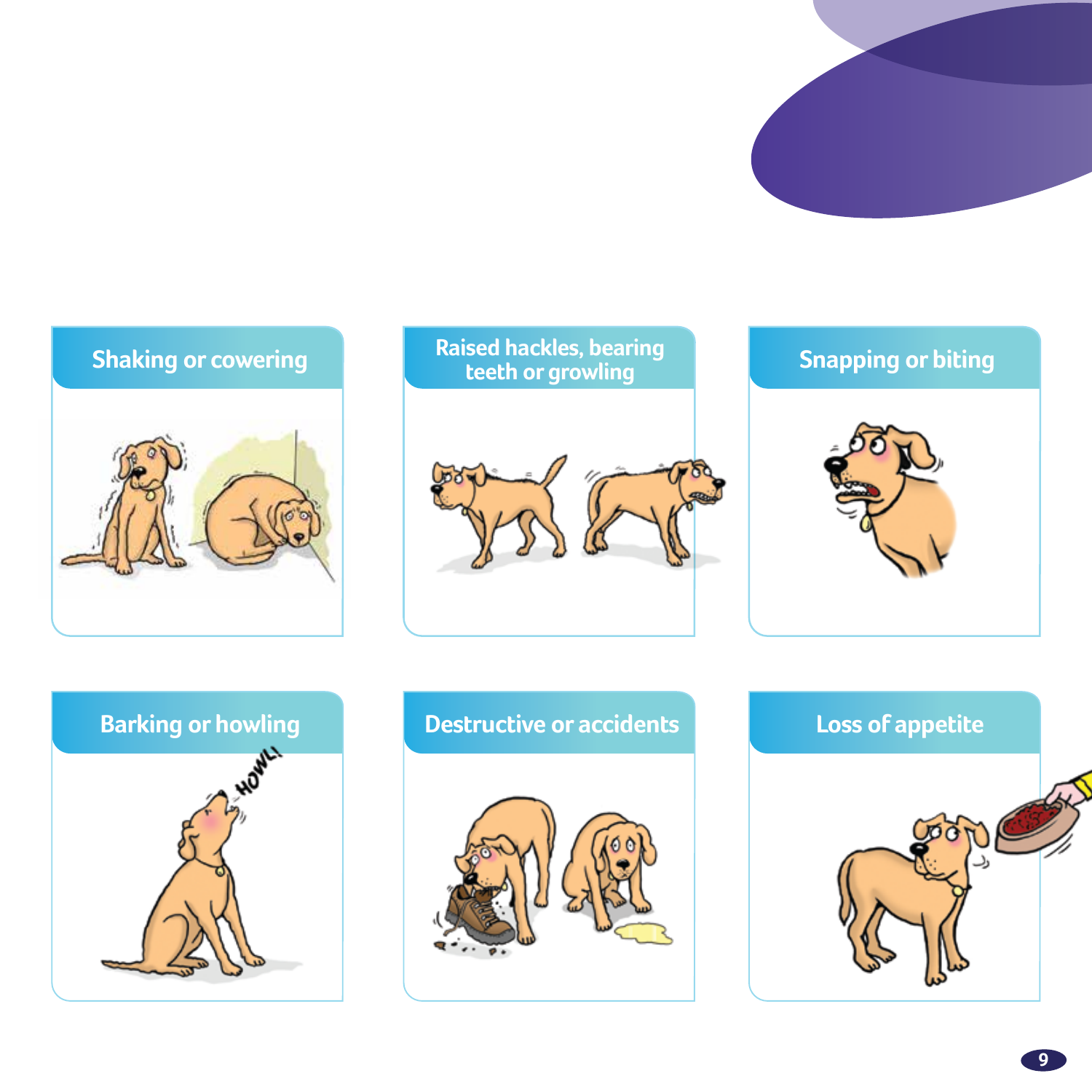# **4 steps to help fearful dogs**

## **IDENTIFY THE SOURCE OF YOUR DOG'S FEAR**

Knowing your dog's signs of fear and identifying their triggers can really help. As you learn to understand your dog's body language, recognising the specific situation that cause them fear or anxiety will put you in the position to be able to do something about it. To help you understand what your dog's trying to tell you, see pages 8-9.

## **SHORT-TERM MANAGEMENT 2**

**1**

Try to avoid any triggers of fear or anxiety to reduce stress. This will make it possible to implement a behavioural therapy programme as your dog is less worried and more receptive. Exposure to what your dog finds scary can ruin the chances of helping them at their own pace.

It can be upsetting and frustrating when your dog displays difficult coping responses like destructive behaviour, barking, lunging, inappropriate toileting and growling, but it's very important that they are not punished. This can make them even more stressed and deepen their fears, and cause even more extreme behavioural reactions.



Once you've recognised that there is something worrying your dog, it's important to talk to your vet. They'll be able to check that everything's OK medically. If the issue isn't medical, it's time to talk to a Clinical Animal Behaviourist to devise a practical plan to help your dog. These experts provide advice and behavioural therapy programmes for pets and their owners. As well as helping you understand your dog, they'll give lots of advice to help you manage and improve the situation together. Out-of-date advice and techniques can do more harm than good, so it's important to seek professional help, and choose your experts carefully.



**3**

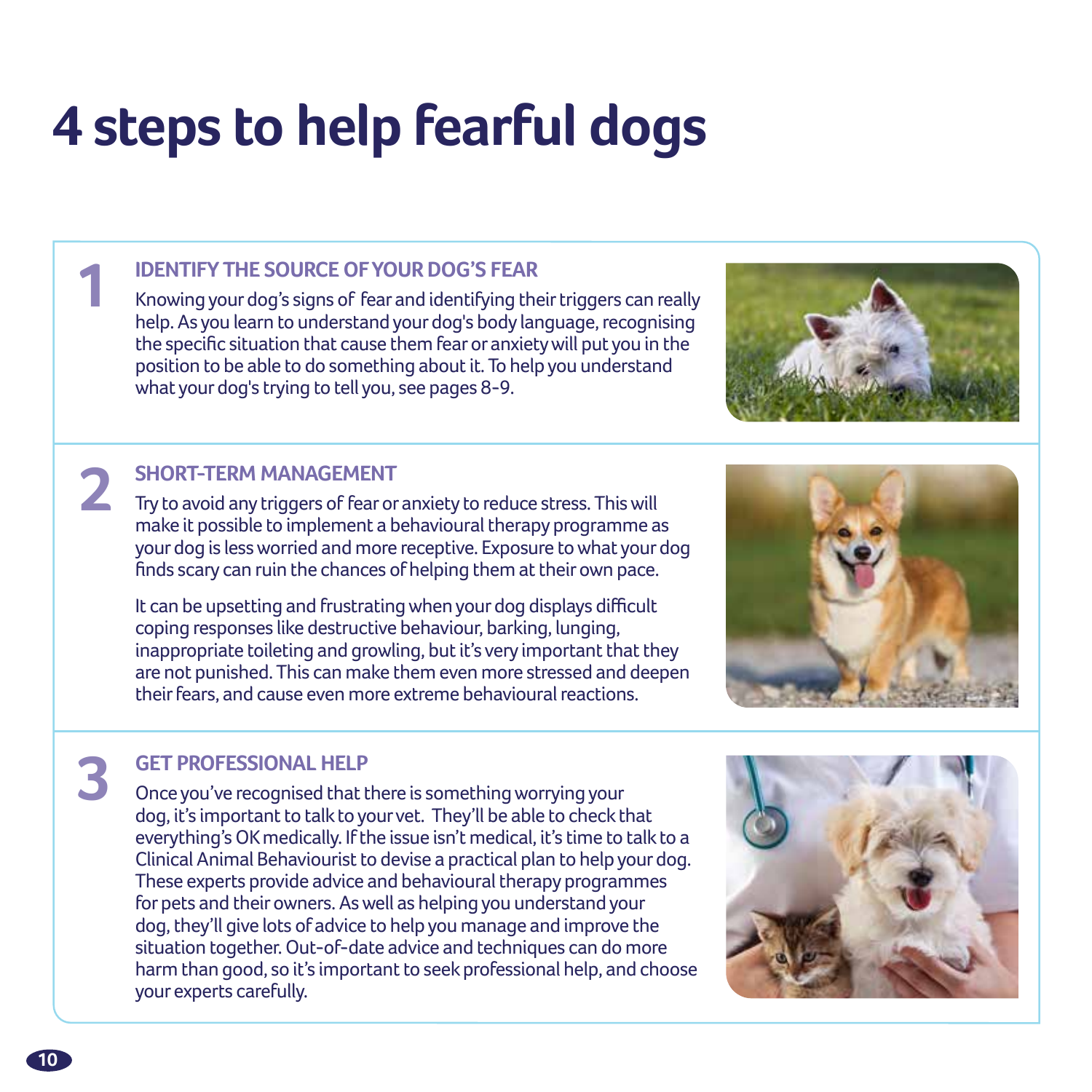## **CONSIDER A CALMING SUPPLEMENT**

**4**

A calming supplement can help you and your dog on your journey towards making every day a good day. As well as providing effective calming and a happiness boost in stressful situations, all-natural options like **YuCALM Dog** can be used everyday to support your behavioural therapy programme – see how on the next page.



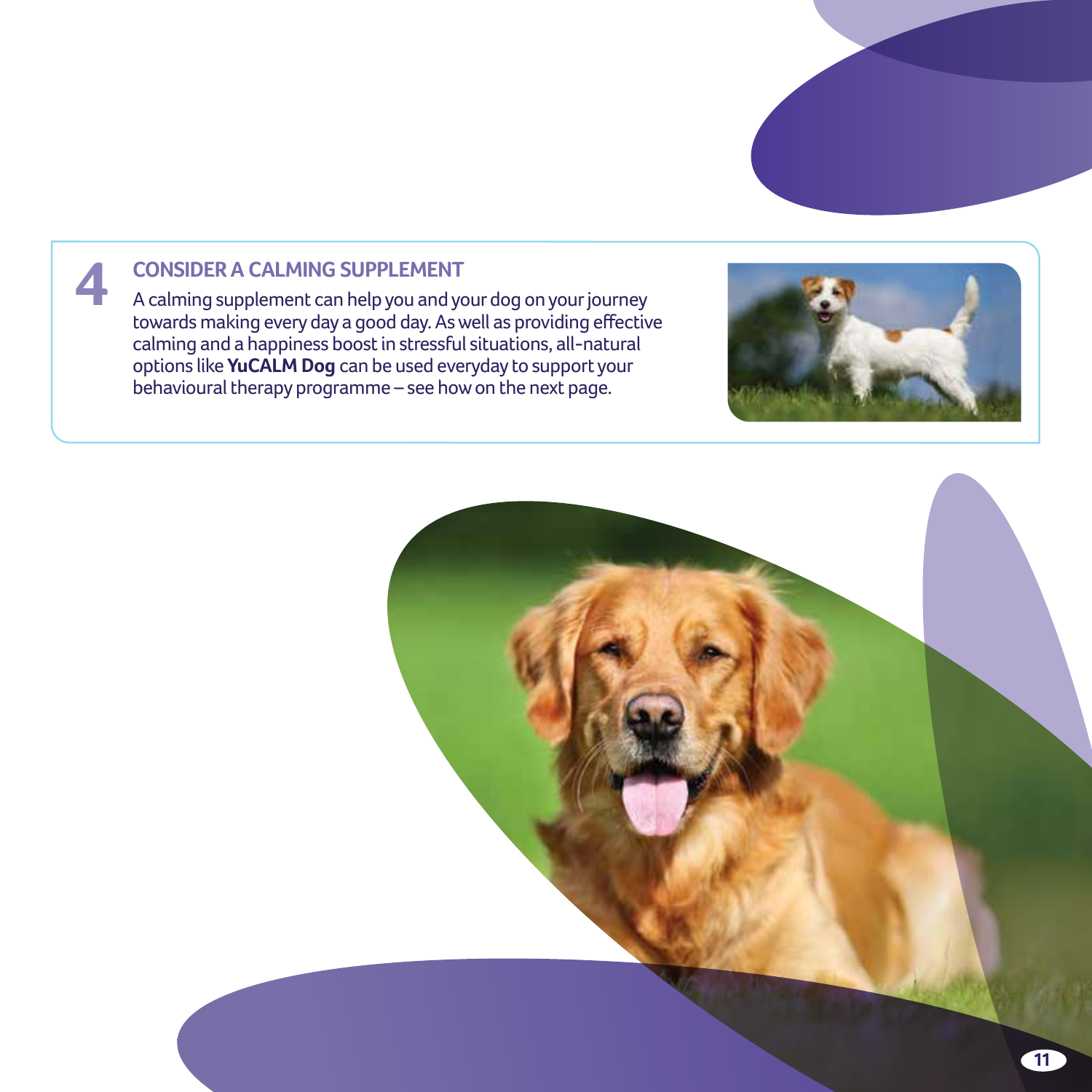# **Supplements within your support strategy – the 'multimodal approach'**

**Supplements can help stressed, anxious dogs by providing calming support in challenging situations. They're also ideal as you work on changing feelings and responses to triggers of fear and anxiety.** 

The idea is to help your dog feel calmer, so they become more receptive to behavioural therapy techniques, which in time lead to a happier, more playful, more confident dog, and an improved quality of life for you both.

## STAGE<sub>1</sub> **SHORT TERM MANAGEMENT**

Supplements can help your dog feel calmer, overall. It can be an ideal first step towards rehabilitation as you get advice from your vet practice or a certified behaviourist to make immediate environmental changes to help reduce stress.

## STAGE 2 **SUPPORT THEM TO FEEL BETTER**

Working with a behaviourist, you'll start behaviour therapy techniques, like desensitisation and counter conditioning. The right supplement can help your dog be more receptive to this therapy work thanks to its instant calming action.

Supplements also support learning by affecting the dopamine and serotonin pathways. Your dog feels happier and more playful as they learn new behavioural responses and experience more positive emotions, which can increase confidence and improves results.

## STAGE 3 **ONGOING IMPROVEMENT**

With positivity, commitment, and consistency, you'll start to see a real improvement as your dog becomes reassured, and feels better in situations that have caused fear or anxiety.

As your relationship moves forward together – your dog will be able to enjoy more out of life, as calmer emotional and behavioural responses are positively reinforced.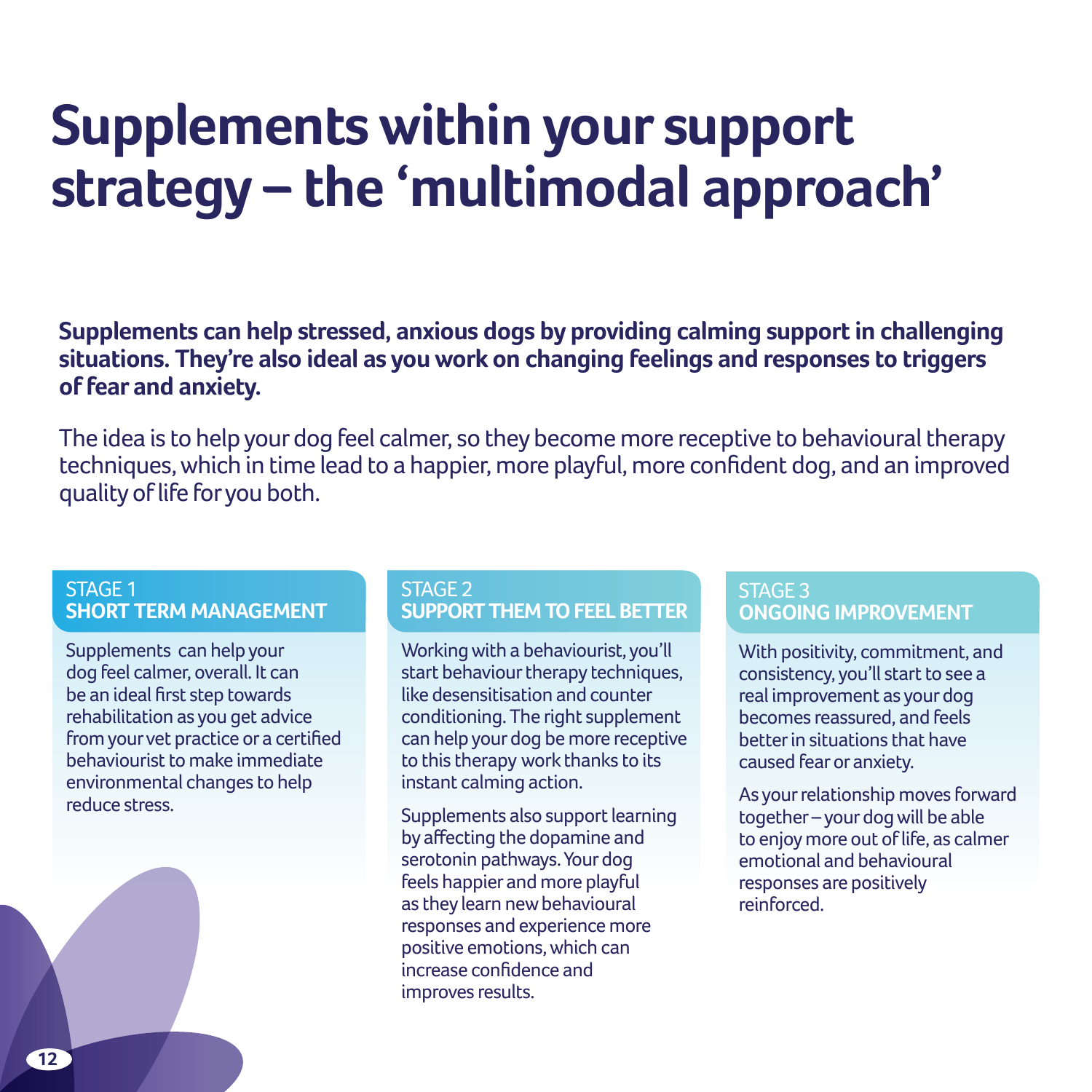# **Which natural ingredients help stressed or anxious dogs?**

**There are many options to consider when it comes to natural supplements – so what do they typically include, and how do they help?**





This herb is a member of the mint family. It's scientifically proven to work on 'GABA levels', which is responsible for reducing excitability. It can be considered as the 'downer' that works alongside glutamate, the 'upper'.

Lemon Balm is included in our **YuCALM Dog** supplement to make your best friend feel more relaxed, soothing stress and encouraging calm behaviour.

This amino acid is uniquely found in green tea. It offers natural calming properties by supporting your dog's production of the calming compound serotonin, and the neurotransmitter GABA. It also supports the production of dopamine, which maintains levels of hormones responsible for happiness.

L-Theanine is included in our **YuCALM Dog** supplement to boost relaxation and attention, which helps to promote happiness and playfulness in your dog so that you can enjoy more of your life together.

## **LEMON BALM L-THEANINE FISH PROTEIN HYDROLYSATE**



This natural fish protein that helps to ease anxiety. It works by supporting your dog's brain and helping calming signals find the right spot. It also supports GABA and dopamine levels for a "feel good" effect.

## **B VITAMINS**

B<sup></sup>

Look out for B vitamins, which support healthy nerves and brain function. We include them in **YuCALM Dog** to reduce excitability and improve concentration.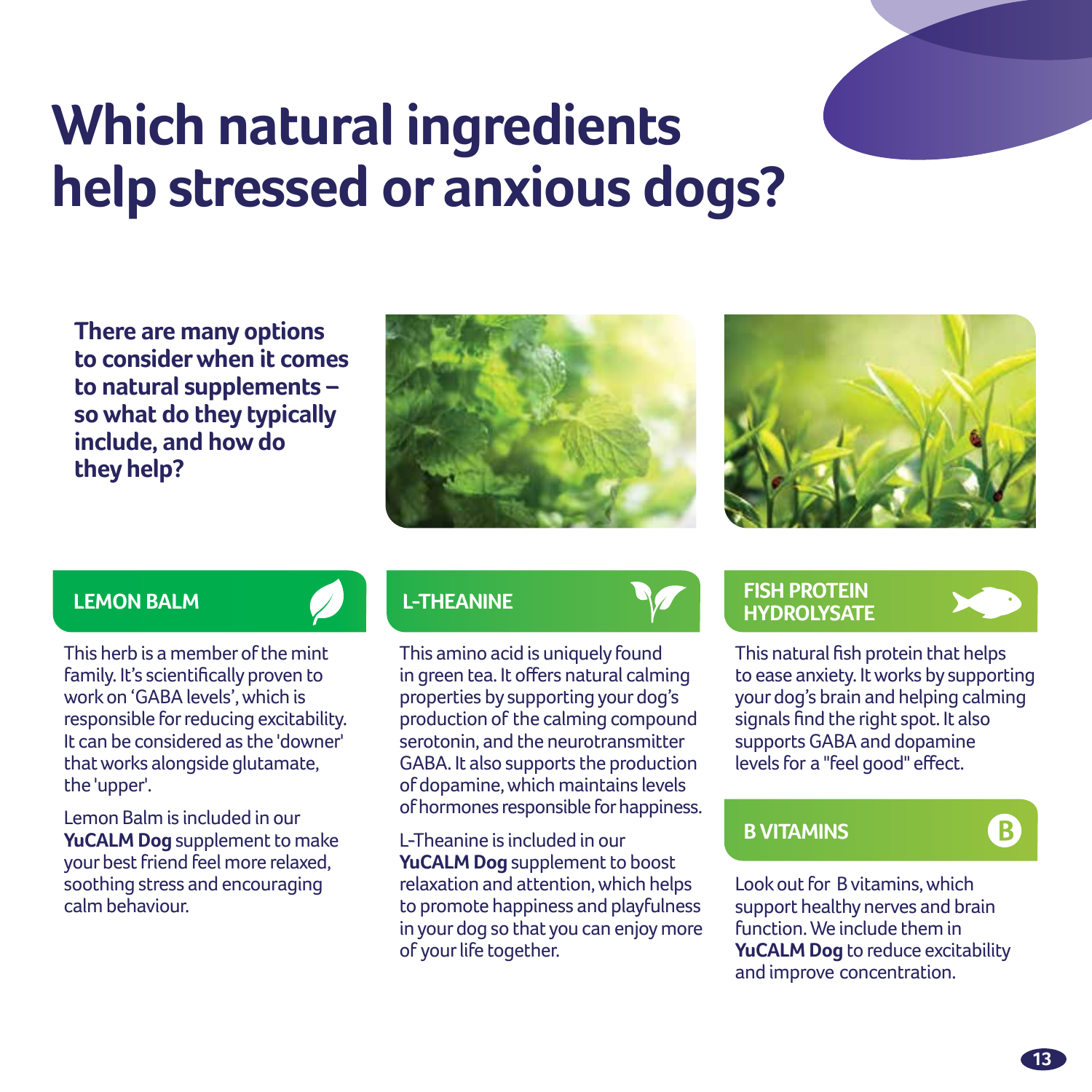# **Introducing YuCALM Dog**

**YuCALM Dog is a premium, natural supplement to support stressed or anxious dogs. The clever combination of scientifically proven ingredients make a tail-wagging difference, by supporting natural calming pathways in the brain. YuCALM Dog is an effective way to help reduce stress and support dogs to become happier and more playful.** 

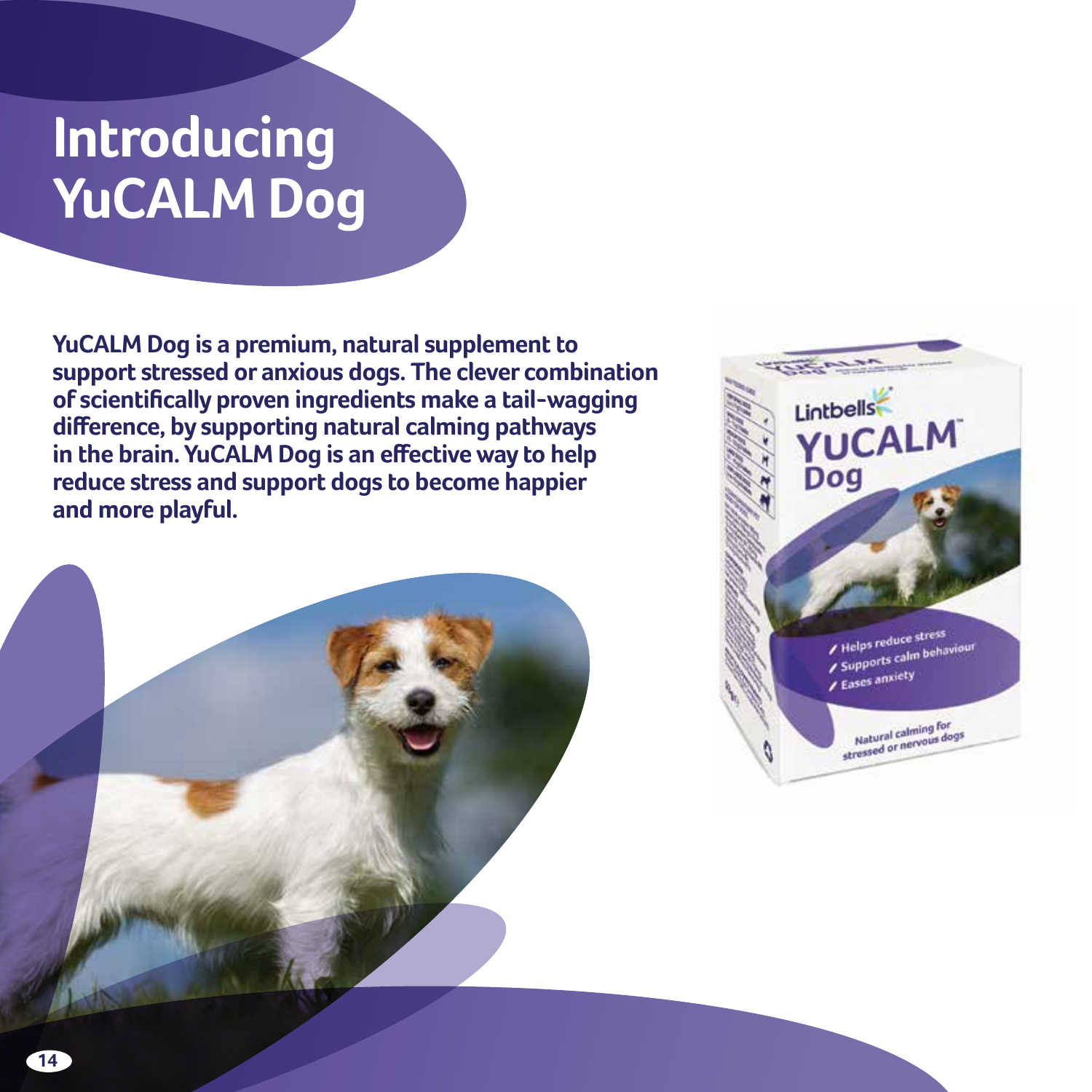# **A complete formula to support a calm and happy dog**

It's the only '**triple-action**' natural calming supplement for dogs, with an innovative formula that gets to work in three ways, unlocking clever chemicals called neurotransmitters that affect how your dog's brain works. GABA reduces excitation (soothes and relaxes), while dopamine (the happiness chemical) and serotonin (the calming chemical) help your dog feel better, naturally.



- A complete formula to support a calm and happy dog – that's suitable to use long-term
- A unique formula with scientifically proven ingredients
- Safe and all-natural it calms without sedating your dog
- $\prime$  It can be used as part of a longer-term behaviour therapy programme to help you and your dog enjoy more out of life, together

## **CHOOSING THE RIGHT EXPERT**

It's a good idea to talk to your vet about ways to help your fearful dog. We also recommend using the register of Certified Clinical Animal Behaviourists (CCAB) to make sure you see someone with the right skills, knowledge and experience – inappropriate or out-of-date advice can do more harm than good to your dog's behaviour and welfare. To find your local Clinical Animal Behaviourist visit: **http://www.asab.org/ccab-register**